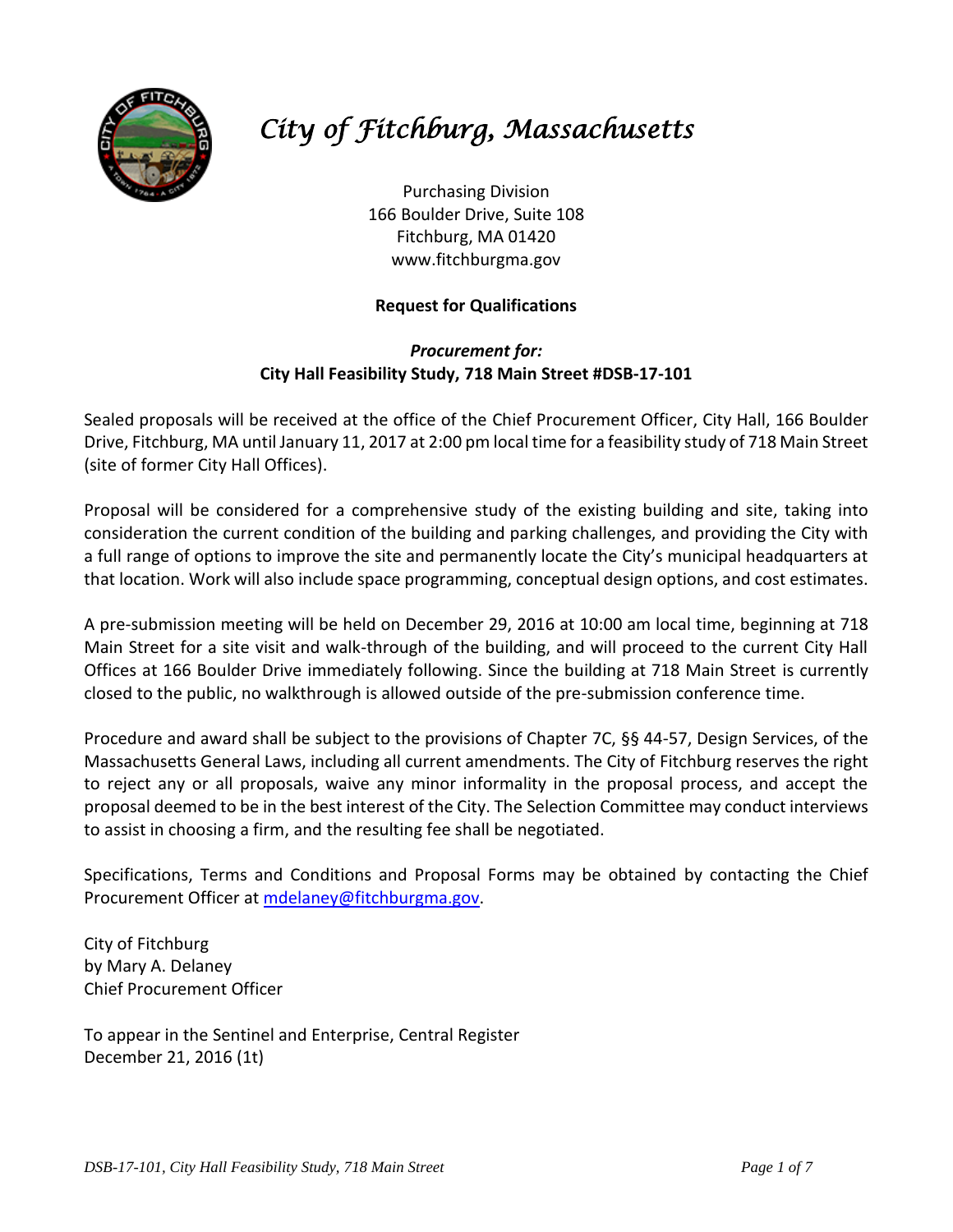## **Key Dates**

| RFQ Advertised and Released          | December 21, 2016             |
|--------------------------------------|-------------------------------|
| <b>Site Visit</b>                    | December 29, 2016 at 10:00 am |
| Proposals Due                        | January 11, 2017 at 2:00 pm   |
| <b>Committee Review Begins</b>       | January 12, 2017              |
| Committee Recommendation to Mayor    | January 19, 2017              |
| Contract Signed and Executed by      | January 31, 2017              |
| Work to Begin                        | February 1, 2017              |
| Report Due to City of Fitchburg      | July, 2017                    |
| Presentations to City Council/Public | August, 2017                  |

#### **Submission Requirements**

Sealed submittal containing one original and three (3) copies of the submittal documents, clearly marked **"CITY HALL FEASIBILITY"** on the outermost envelope/container, must be received by the deadline at the Purchasing Office, 166 Boulder Drive, Suite 108. It is the sole responsibility of the proposer to ensure that the submittal arrives on time and at the designated location. Late submittals delivered in-person by a firm's representative or by delivery service will be refused; others received after the deadline will be returned to sender unopened.

Within your submittal, supply each of the following items and clearly structure and label:

- 1. Cover Letter including name of Agency/Firm, address and contact information, signed by individual authorized to sign such documents.
- 2. One (1) copy of the firm's Financial Statement for the two previous calendar years attested by a CPA or Bank Officer, submitted in a separate envelope to maintain confidentiality.
- 3. Standard Designer Application Form for Municipalities and Public Agencies not within DSB Jurisdiction (provided).

Submittal shall be limited to a maximum of thirty (30) 8  $\frac{1}{2}$  x 11" pages if printed on one side or fifteen (15) pages double-sided. DSB form and resume are not included in the above mentioned limit.

Submittal shall NOT include fees or fee schedules. Fee proposals will be requested of the finalists only.

#### **Questions and Clarifications**

Questions requiring clarification shall be submitted in writing to the Chief Procurement Officer prior to the deadline stated, in order to afford adequate time to respond prior to the deadline. Should it be found necessary, a written addendum will be published and sent to those who registered to receive the RFQ.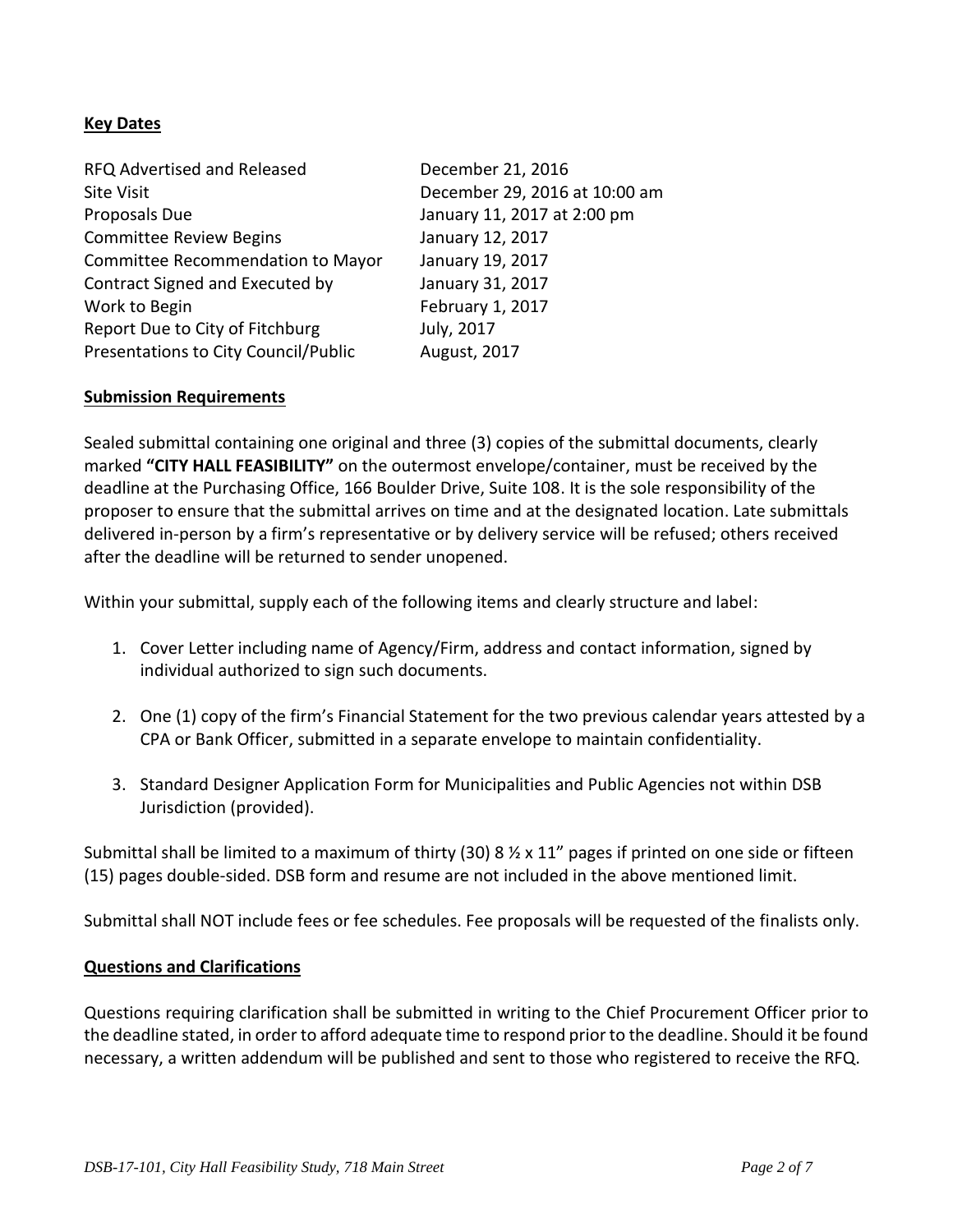## **Introduction**

Located prominently on Main Street, Fitchburg City Hall (dedicated in January 1853), is considered a local landmark by the community. Unfortunately, the building and site have fallen into disrepair, mainly attributed to deficiencies in the building's systems and components which were not addressed to full extent over the 160 years of occupancy. The building has been expanded, altered and renovated. An historic section that was once a ballroom was converted to office and storage space, but the result of that was a loss of use of a third floor area in the original building.

After 160 years of continuous use, in August, 2012, City Hall Main Street was deemed uninhabitable due to extensive unresolved damage to the roof structure, including a failure of trusses in the roof system (which have been temporarily shored). Due to concern for safety of occupants and visitors, the Mayor at that time secured leased office space on Boulder Drive, and relocated many services to multiple locations throughout the City. Presently, "core" City Hall staff remain at Boulder Drive, mainly in cubicles and small offices, while Planning and Community Development reside in the basement of the Library and other departments remain decentralized. More recently, an adjacent parking garage structure which supported employees and the general public was demolished due to extensive deterioration and has not been rebuilt. Parking remains a serious concern at the 718 Main Street location.

A comprehensive evaluation of City Hall was performed by Kaffee Kang Associates in 2003 which identified a general condition of disrepair and problematic layout. The City had a limited budget for capital improvements over the years, resulting in an accumulation of repair and replacement projects. A City Hall Subcommittee was tasked in 2012, to recommend options for Fitchburg's municipal headquarters. This Subcommittee presented their report in November, 2014 but no action was taken at that time on any of the recommendations, which included:

- Complete renovation of the existing structure with the addition of a third floor to the original 1852 portion of the building;
- Complete renovation of the 1852 portion with the addition of a third floor and demolition of the 1875 portion and a two story addition; and
- Demolition of the entire existing structure and construction of a new City Hall building.

Inspections of existing building conditions have been conducted by an architect, structural engineer, mechanical engineer, electrical engineer, and environmental consultant. Deficiencies have been identified and improvements recommended for code compliance and continued serviceability of the building.

Space planning and preliminary cost estimates for renovation configurations and for a new building were also identified in previous studies.

Over the past several months, the City has taken steps to prepare 718 Main Street for the future. Historic documents and artifacts have been relocated, with the assistance of the City's Historical Society. An auction of surplus equipment and furniture was conducted to empty the building. There is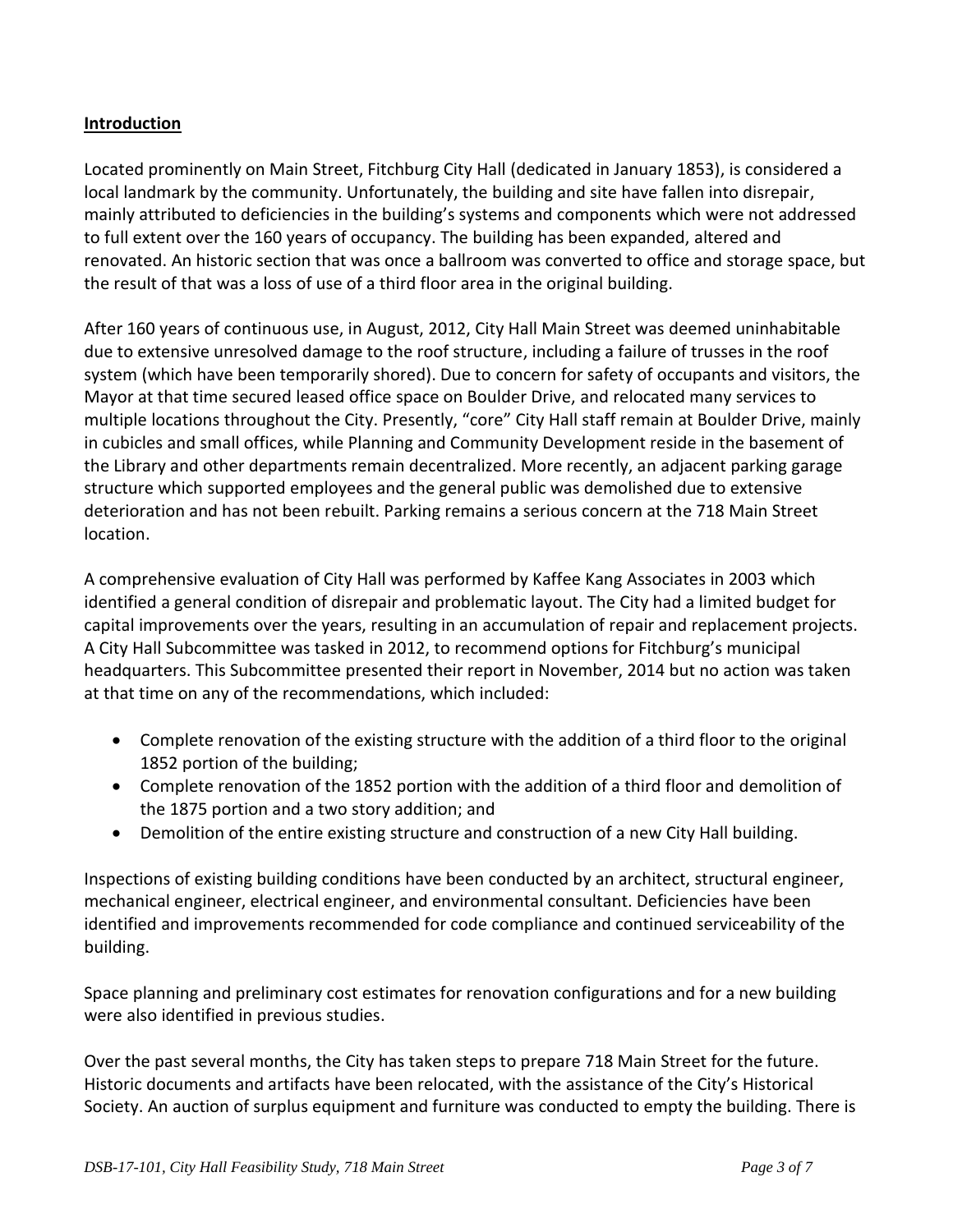an ongoing effort to remove or relocate documents, paperwork, and other records from the many nooks and crannies in the building, which should be concluded by the end of January. Most notably, in December 2016, asbestos sampling/testing was performed, resulting in a preliminary report identifying areas of concern; and it is expected that the City will perform abatement prior to any activity which will take place on site.

All associated reports that have been provided to the City of Fitchburg will be provided to the firm selected to conduct the new feasibility study for their inspection and use in developing a new study. Due to the availability of the prior feasibility study, the City expects the contracted firm's work to be accomplished in a reduced time-frame since duplication of efforts is unnecessary.

The purpose of the new feasibility study will be to utilize information gathered in prior surveys and studies, and to take a fresh approach with the 718 Main Street site, which is the City's preferred site for a permanent City Hall municipal headquarters. The comprehensive study will consider the existing building and site, including parking challenges, and propose a full range of options, including demolition, maintaining architectural details, renovation and expansion, and new construction. To this end, the work shall include an evaluation of the existing building and site, space programming, conceptual design options, and cost estimates.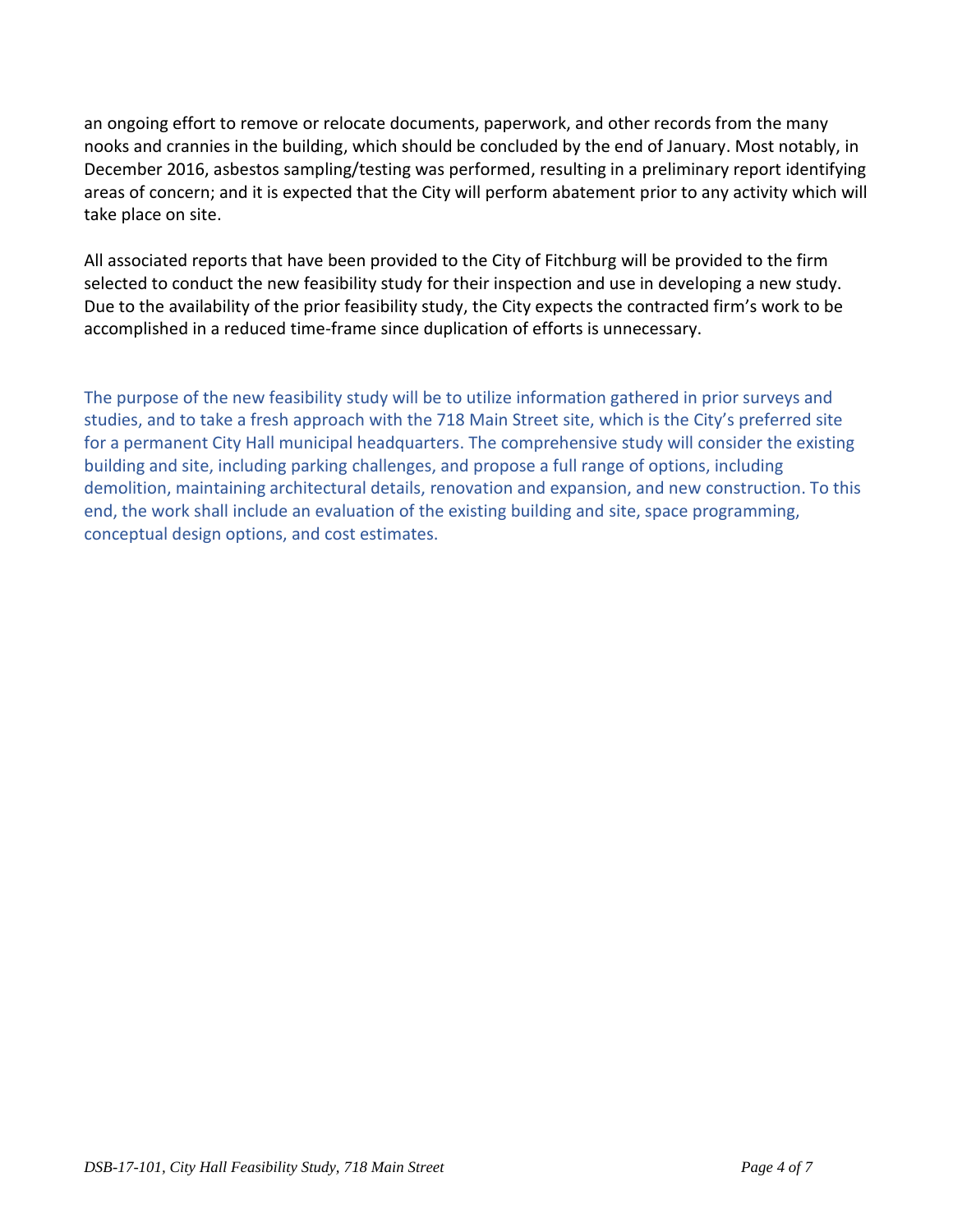## **Technical Scope of Services**

The following scope of services is intended to provide a brief description of the desired services. It is not limited to, or exclusive of the services to be negotiated with the selected firm. The City may choose to contract in phases, at its sole discretion.

- 1. Prepare a project overview and present a detailed and all-encompassing vision for City Hall at 718 Main Street, including public spaces, office and meeting spaces, a City Council Chamber, and an Administrative Suite, while maintaining the essence of the current building's place in the community;
- 2. Update the space planning reports to accurately reflect the departments, programs and public meeting spaces required for an efficient and secure building;
- 3. Identify constraints, obstacles and limitations of the current facility and site;
- 4. Prepare a report on potential phasing and building components, taking into consideration the current deteriorated condition of the facility and the needed rehabilitation to bring the building into compliance with code, and to guarantee the safety and well-being of all staff, program participants and visitors;
- 5. Develop an alternate approach to renovating the existing structure; specifically, propose a model and logistical considerations for raising existing structure and new building, taking into consideration the historic and sentimental value of the current building to the residents of Fitchburg;
- 6. Prepare conceptual renderings, schematic design and options, budget projections and detailed cost estimates for each of the recommended actions, including both renovation and remodel, or raising and rebuilding.
- 7. Upon acceptance of the study, meet with City representatives and attend public meetings as necessary to present and explain findings and recommendations.

#### **Review Procedures and Criteria**

Review of all submittals will be consistent with the Designer Selection Procedures adopted by the City of Fitchburg, the program set forth in this solicitation, and other requirements that may be asked of the finalists.

The firm selected to perform the feasibility study will be eligible to participate in subsequent solicitations for this project, but will be required to meet the same standards as other applicants, and may be subject to an independent review if the City of Fitchburg so chooses.

The successful firm will demonstrate extensive experience in the conduct of similar studies of public buildings, in particular, city or town hall buildings. Related experience and professional registrations on the proposed project team will be carefully considered. As this project is time-sensitive, the ability of the prospective firm to commence work upon award of contract and proceed diligently and quickly with the study will also be considered.

Review will include, but is not limited to the following: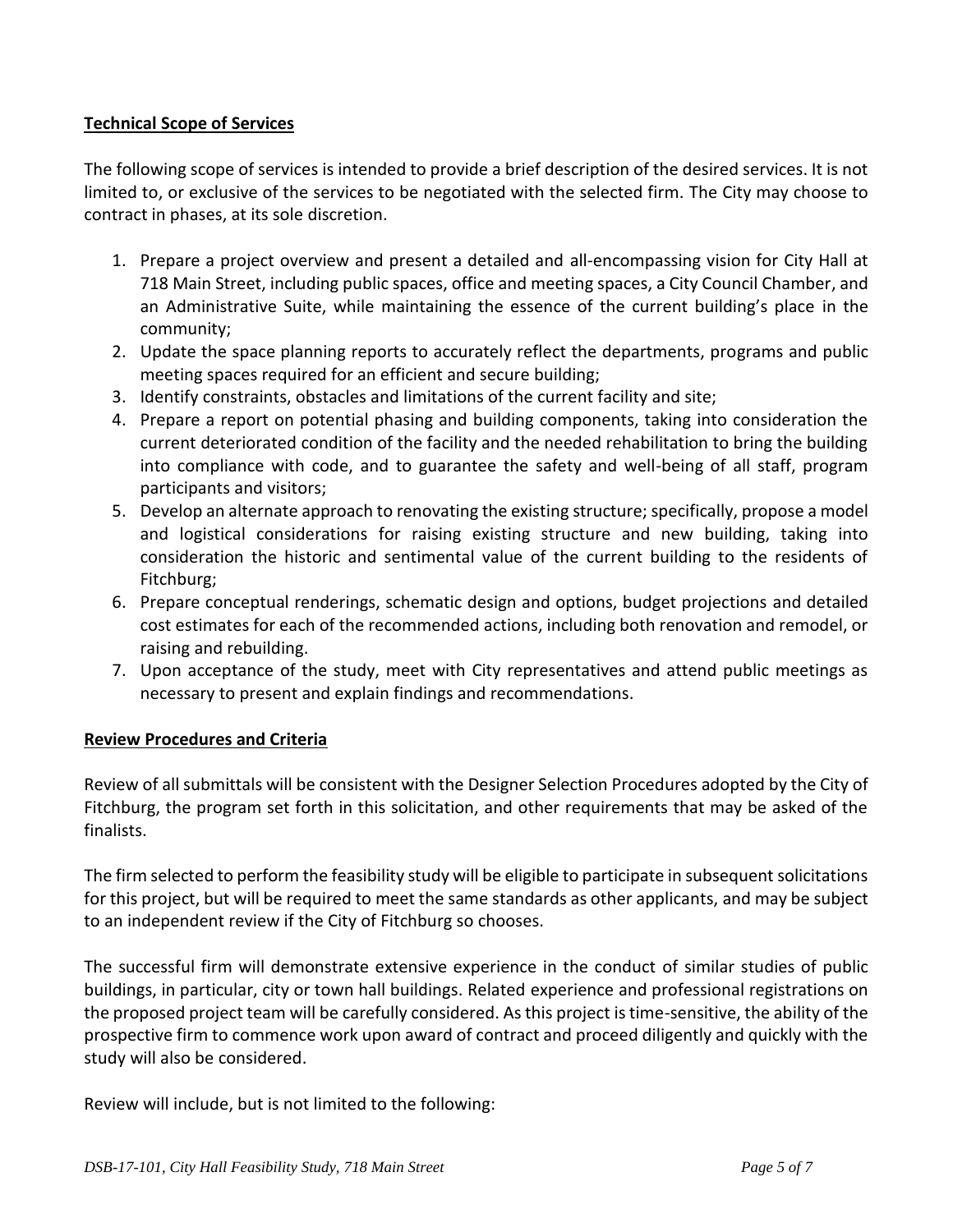- Qualifications of the proposed project team;
- Technical ability to analyze the site, provide accurate cost estimates, update space needs assessment and develop alternative models;
- Prior study and development experience on municipal buildings, specifically city and town hall buildings;
- Previous experience in leading a public participatory process

# **Briefing and Site Visit**

A pre-response meeting will be held December 9, 2016 at 10:00 am, beginning with a tour of the closed City Hall building at 718 Main Street. Plan accordingly, as the elevator is not commissioned for use and the tour will include several sets of stairs to access all floors in two connected buildings. There is also limited electricity and no heat. Following the tour, all interested parties may proceed to the current location of City offices at 166 Boulder Drive, which is a short walk from 718 Main Street.



# **Associated Information**

All records, data file, computer records, work sheets, deliverable products complete and incomplete, and all other types of information prepared or acquired by the proposer for delivery to the City of Fitchburg shall be and will remain the property of the City of Fitchburg. Proposer agrees to use this information only as required in the performance of this Agreement and will not, before or after the completion of this agreement, otherwise use said information, or copy, nor reproduce the same in any form except pursuant to the sole written instructions of the City of Fitchburg.